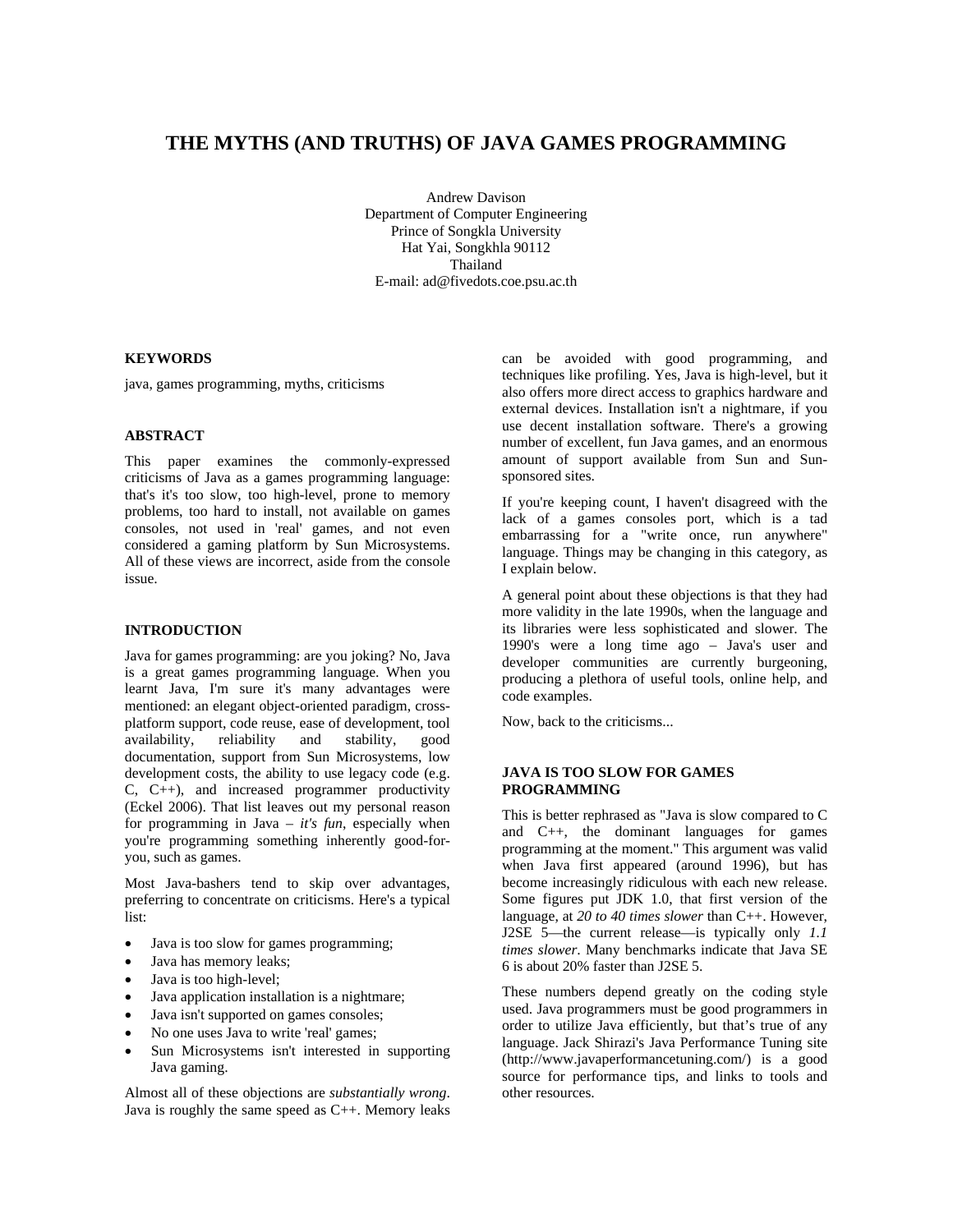The speed-up in Java is mostly due to improvements in compiler design. The Hotspot technology introduced in J2SE 1.3 enables the run-time system to identify crucial areas of code that are utilized many times, and these are aggressively compiled. Hotspot technology is relatively new, and it's quite likely that future versions of Java will yield further speed-ups. For example, J2SE 5.0 is 1.2 to 1.5 times faster than its predecessor (version 1.4).

Hotspot technology has the unfortunate side-effect that program execution is often slow at the beginning until the code has been analyzed and compiled.

## **Swing is Slow**

Swing often comes under attack for being slow. Swing GUI components are created and controlled from Java, with little OS support; this increases their portability and makes them more controllable from within a Java program. Speed is supposedly compromised because Java imposes an extra layer of processing above the OS. This is one reason why some games applications still utilize the original Abstract Windowing Toolkit (AWT)—it's mostly just simple wrapper methods around OS calls.

Even if Swing is slow (and I'm not convinced of that), most games don't require complex GUIs; full-screen game play with mouse and keyboard controls is the norm. GUI elements maintained by Swing, such as menu bars, button, and text fields, aren't needed, while mouse and keyboard processing is dealt with by the AWT. The latest versions of Java offer a very efficient full-screen mode by suspending the normal windowing environment.

### **My Program is Slow (Because of Java)**

A crucial point about speed is knowing where to lay the blame when a program runs slowly. Typically, a large part of the graphics rendering of a game is handled by hardware or software outside of Java. For example, Java 3D passes its rendering tasks down to OpenGL or DirectX, which may emulate hardware capabilities such as bump mapping. Often the performance bottleneck in network games is the network, not the Java language.

## **JAVA HAS MEMORY LEAKS**

When  $C/C++$  programmers refer to memory leaks in Java, it often means that they don't understand how Java works. Java doesn't offer pointer arithmetic, and typical C-style memory leaks—such as out-of-bounds array accesses—are caught by the Java compiler.

However, these programmers may mean that objects which are no longer needed by the program are not being garbage collected. This becomes an issue if the program keeps creating new objects—requiring more memory—and eventually crashes when the maximum memory allocation is exceeded.

This kind of problem is a consequence of bad programming style, since the garbage collector can only do its job when an object is completely dereferenced, meaning the program no longer refers to the object. A good profiling tool, such as JProfiler (http://www.ej-

technologies.com/products/jprofiler/overview.html), can be a great help in identifying code using excessive amounts of memory. JProfiler is a commercial product; many open source profilers are listed at http://javasource.net/; Java SE 6 comes with a great graphical profiler, jhat.

Another memory-related complaint is that the Java garbage collector is executing at poorly timed intervals, causing the application to halt for seconds while the collector sweeps and cleans. The JVM comes with several different garbage collectors, which collect in various ways, and can be selected and fine-tuned from the command line. Information on the performance of the chosen collector can be gathered and analyzed, and Java SE 6 offers many tools for these tasks, including jps, jstat, jhat, and jstack.

# **JAVA IS TOO HIGH-LEVEL**

This complaint is the age old one of abstraction versus speed and control. The details of the argument often include the following statements:

- 1. Java's use of classes, objects, and inheritance add too much overhead without enough coding benefit;
- 2. Java's machine independence means that lowlevel, fast operations—such as direct Video RAM I/O—are impossible.

Statement 1 ignores the obvious benefits of reusing and extending Java's very large class library, which includes high-speed I/O, advanced 2D and 3D graphics, and an enormous range of networking techniques, from lowly sockets to distributed agents. Also forgotten are the advantages of object-oriented design, typified by UML, which makes complex, large real-world systems more manageable during development, implementation, and maintenance.

Statement 2 impacts gaming when we consider highspeed graphics, but it's been addressed in recent versions of Java. J2SE 1.4 introduced a full-screen exclusive mode (FSEM), which suspends the normal windowing environment, and allows an application to more directly access the underlying graphics hardware. It permits techniques such as page flipping, and provides control over the screen's resolution and image depth. The principal aim of FSEM is to speed up graphics-intensive applications, such as games. A lot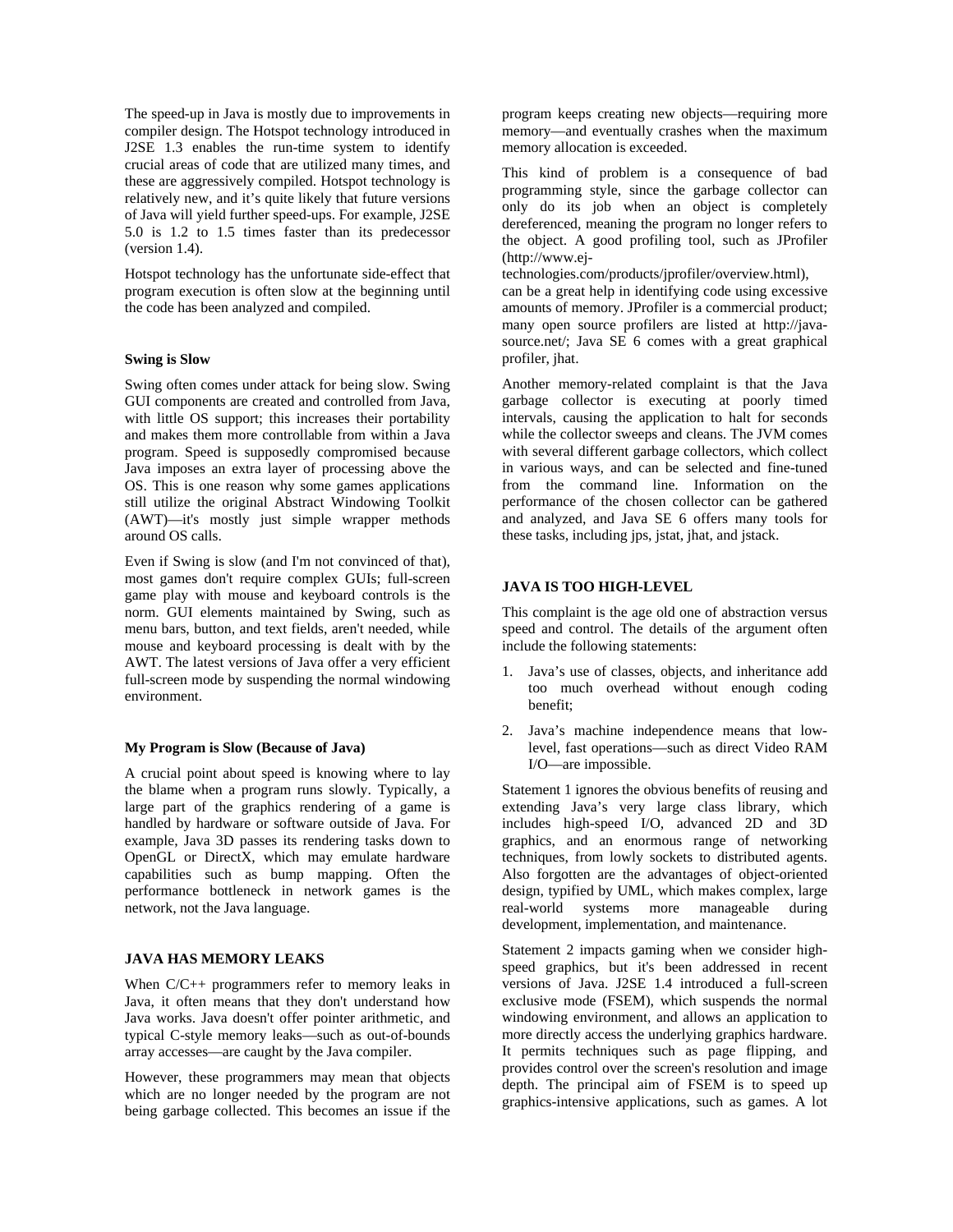of the behind-the-scenes speed improvements in Java SE 6 are related to graphics rendering using OpenGL and DirectX.

Statement 2 also comes into play for game peripherals, such as joysticks and game pads; machine independence seems to suggest that non-standard I/O devices won't be useable. Java games requiring these types of devices can utilize JNI, the Java Native Interface, to link to C or C++, and therefore to the hardware. There's also JInput, a very versatile Javabased game controller API (https://jinput.dev.java.net/).

An interesting historical observation is that the gaming community used to think that C and C++ were too high-level for fast, efficient games programming, when compared to assembly language. Opinions started to change only after the obvious success of games written in C, such as Doom and Dungeon Master, in the mid 1980s. Also important was the appearance of crossplatform development tools that supported C, such as Renderware.

### **JAVA APPLICATION INSTALLATION IS A NIGHTMARE**

The general point made here is that a user needs to be a Java expert in order to install and execute a Java application, whereas most game players just want to point and click on a few dialog boxes to get a game up and running. More specific comments include:

- 1. Java (specifically, the JRE) has to be on the machine before the application will run.
- 2. Code bloat—even small programs require a 16 MB JRE. Downloading this can be very slow.
- 3. Frequently changing JVMs make it hard to write code that will work for every possible version of Java.
- 4. Non-standard components are often required (e.g. Java 3D), causing even more installation problems.
- 5. It's not possible to compile the application for a specific platform.
- 6. The .jar extension is commonly hijacked by other software (e.g. by compression programs) at execution time, meaning that the user can't just double click on a JAR to get it to start.
- 7. The JRE is slower to start up compared to a native compiled application.

All these problems—aside from 2 and 7 perhaps—can be solved by using good installation software. Java applets can be delivered via the Web, and the Java SE 6 plug-in for Internet Explorer and Netscape starts very quickly. Java Web Start (JWS) can be utilized to download applications, and has been improved significantly since J2SE 1.4. There's numerous thirdparty installers, such as install4j (http://www.ejtechnologies.com/products/install4j/overview.html).

The code bloat comment is increasingly irrelevant, with many games weighing in at over 100 MB, and even many graphics and sound card drivers are larger than 15 MB. Adobe Acrobat requires around 25 MB, Real Player 13 MB, and .NET 23 MB. Network speeds are a problem, especially overseas, but broadband usage is growing rapidly.

Sun Microsystems estimates that around 70% of all new PC's come with a JRE pre-installed, although a game installer must still cater for the others.

There's some truth to point 7, but the slow start-up time is fairly negligible compared to the total running time of an average game. Also, Java SE 6's splash screen feature can be employed to 'entertain' the user during start-up.

### **JAVA ISN'T SUPPORTED ON GAMES CONSOLES**

Unfortunately, this criticism has some justification. Video gaming is a multi-billion dollar industry, with estimates placing revenues at \$29 billion by 2007—the market will cater to over 235 million gamers. PCs and game consoles account for almost all the income, but only about 10-20% of it is from PCs, the majority coming from three consoles: Sony's PlayStation 2 (PS2), Microsoft's XBox, and Nintendo's GameCube. Sony is the dominant console maker, having nearly twice as many units in homes compared to Microsoft and Nintendo combined. Microsoft accounts for about 95% of the desktop PC market. Arguably, there are only two important games platforms: the PS2 and Windows—and Java isn't available on the PlayStation.

This problem has long been recognized by Sun: back at the JavaOne conference in 2001, Sony and Sun announced their intention to port the JVM to the PS2. Nothing was ever officially released, although it is possible to run Java on Sony's version of Linux, but the OS requires the PS2 to have a hard disk, and only has limited access to the PS2's other hardware.

The difficulties of this approach should be contrasted to the availability of feature rich C/C++ tools and engines for consoles, such as RenderWare (http://www.renderware.com/) and Gamebryo (http://www.ndl.com/). They have a track record of best-selling games, and can port games across the PS2, Xbox, GameCube, and PCs.

In the future, Java may have a better chance of acceptance into the closed-world of console makers because of two trends: consoles are mutating into home media devices, and the meteoric rise of online gaming. Both require consoles to offer complex networking and server support, strong areas for Java and Sun.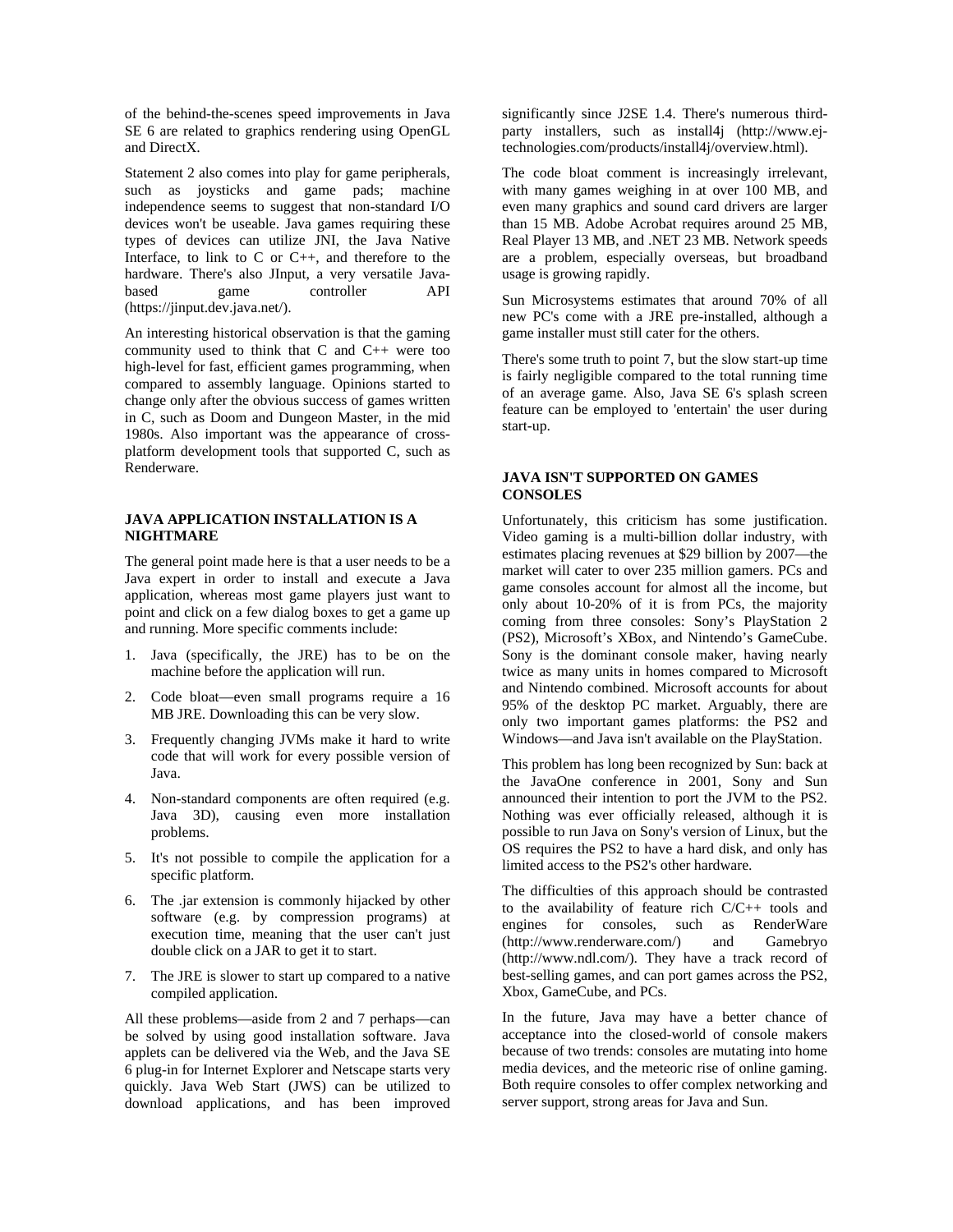The prospects for Java on the PlayStation 3 (PS3) look fairly bright. Both the basic and premium PS3 versions will have 512 MB of RAM, a large hard drive, will support Linux, and use an extended version of OpenGL. Sony's software development chief, Izumi Kawanishi, has spoken of making it easier for individuals to create games on the PS3. Development kits are expected to appear in Spring 2007.

Applications will be written in a high-level, objectoriented language, but currently there's no word on what it'll be. It's likely that a virtual machine will execute the code, utilizing JIT technology.

The PS3 will include a Blu-ray disc for storing highdefinition video and data. All Blu-ray drives support a version of Java called BD-J for implementing interactive menus and other GUIs. Also, Blu-ray's network connectivity means that BD-J can be utilized for networking applications such as downloading subtitles, short movies, and adverts.

The lack of Java on consoles **is** a serious issue, but the remaining PC market is far from miniscule. The Gartner Group believes there are 661 million PC users in 2006. The number will hit 953 million by the end of 2008, and cross over the billion mark in 2009.

Games on PCs benefit from superior hardware—such as video cards, RAM, and internet connections—so can offer more exciting game play. There are many more PC games, particularly in the area of multiplayer online games.

Another rapidly expanding market is the one for mobile games, with sales of \$530 million in 2003, potentially rising to \$2.5 billion in 2007. There are thought to be around 250 million Java-enabled phones at the moment.

### **NO ONE USES JAVA TO WRITE REAL GAMES**

The word "real" here probably means commercial games. The number of commercial Java games is small compared to ones coded in  $C_{++}$  or  $C$ , but the number is growing, and many have garnered awards and become bestsellers: Tribal Trouble, Puzzle Pirates, Call of Juarez, Chrome, Titan Attacks, Star Wars Galaxies, Runescape, Alien Flux, Kingdom of Wars, Law and Order II, Ultratron, Roboforge, IL-2 Sturmovik, Galactic Village, and Wurm Online. Many are written entirely in Java, others employ Java in sub-components such as game logic.

Java is used widely in the casual gaming market, where game-play is generally less complex and timeconsuming. Implementation timelines are shorter, budgets smaller, and the required man-power is within the reach of small teams. By 2008, industry analysts believe the casual games market will surpass \$2 billion in the US alone.

There are numerous Java gaming sites, including a showcase at Sun Microsystems (http://www.java.com/en/games/), community pages at http://community.java.net/games/, a collection of opensource gaming tools at https://games.dev.java.net/, the Java Games factory (http://javagamesfactory.org/), works-in-progress at https://games-forge.dev.java.net/, and many, very helpful forums at http://www.javagaming.org/.

There are several excellent books on Java games programming (Brackeen *et al.* 2003, Clingman *et al.* 2004, Croft 2004, Davison 2005).

# **SUN MICROSYSTEMS ISN'T INTERESTED IN SUPPORTING JAVA GAMING**

The games market isn't a traditional one for Sun, and it'll probably never have the depth of knowledge of a Sony or Nintendo. However, the last few years have demonstrated Sun's increasing commitment to gaming.

J2SE has strengthened its games support through successive versions: version 1.3 improved its graphics and audio capabilities, and version 1.4 introduced full screen mode and page flipping in hardware. Faster I/O, memory mapping, and support for non-block sockets, which is especially useful in client/server multiplayer games, also appeared first in 1.4. Version 5.0 has a decent nanosecond timer at last. Java extension libraries, such as Java 3D, the Java Media Framework (JMF), the Java Communications API, Jini, and JAXP (Java's peer-to-peer API) all offer something to games programmers. Java SE 6 has improved graphics rendering speeds, and offers new features useful for gaming, such as splash screens, scripting, and a desktop API.

Sun started showing an interest in gaming back in 2001, with its announcement of the Java Game Profile, a collaboration with several other companies, including Sega and Sony, to develop a Java gaming API. The profile was perhaps too ambitious, and was abandoned at the end of 2003. However, it did produce three game-focused technologies: a Java binding for OpenGL called JOGL, a binding for OpenAL (a 3D audio library) called JOAL, and JInput.

Part of the 2001 initiative was the creation of the JavaGaming.org website (http://www.javagaming.org), initially manned by volunteers. In 2003, the Game Technology Group was formed, and JavaGaming.org received a substantial makeover as part of the creation of the new java.net portal (http://www.java.net) aimed at the technical promotion of Java. java.net hosts many discussion forums, user groups, projects, communities, and news. The communities include: Java Desktop, Java Education and Learning, Java Enterprise, and Java Games.

The Java Games community pages can be accessed through http://www.javagaming.org or